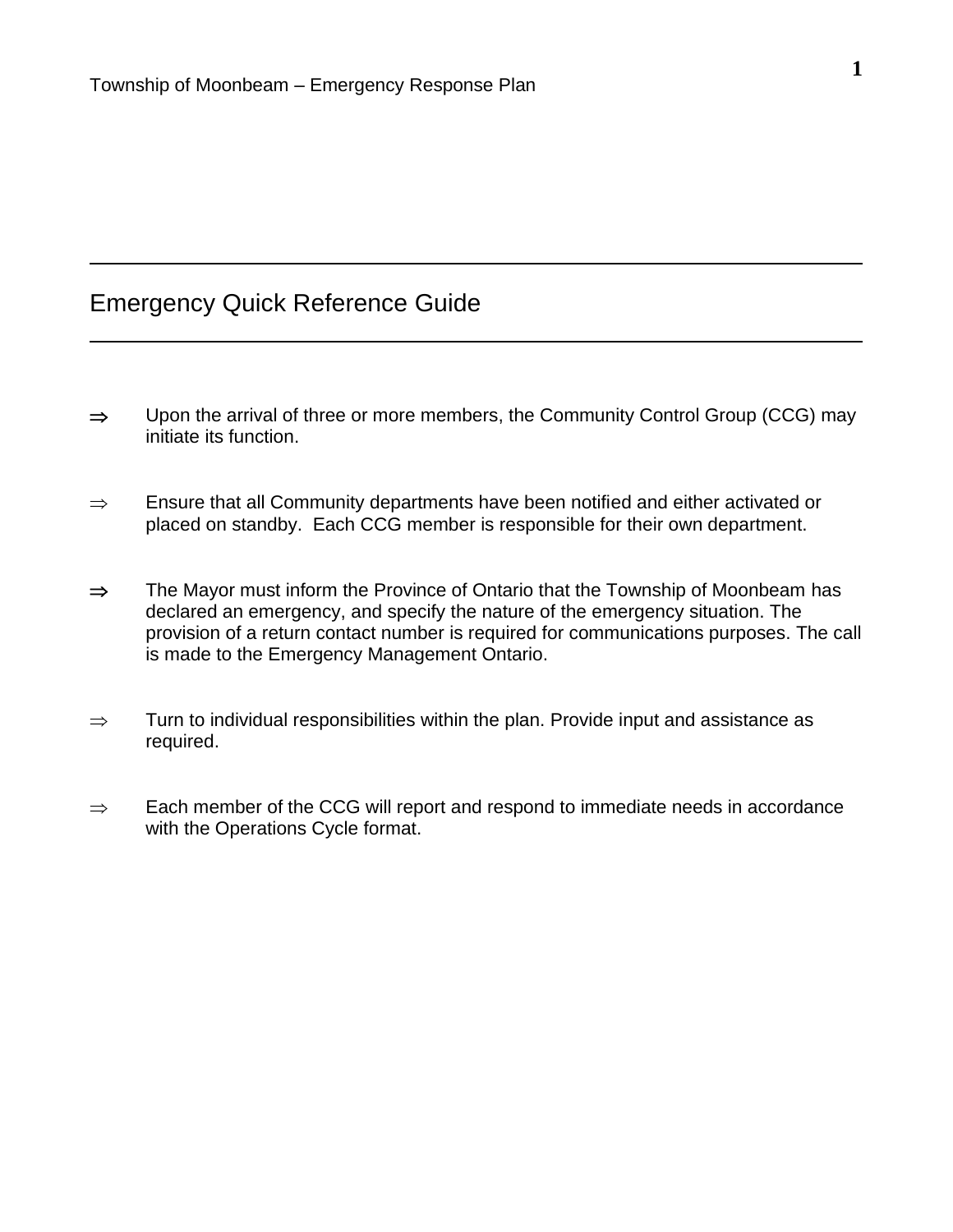## **Introduction**

**The Emergency Plan for the Township of Moonbeam has been developed to reflect the public safety requirements of our community. The effective use and maintenance of this plan is reliant upon all concerned being aware of its provisions and prepared to fulfill their roles and responsibilities in the event of an emergency. Responsible individuals, are expected to participate in emergency training, and exercises which will assist them in the fulfillment of their roles accordingly.**

**The heads of departments and agencies are expected to develop their own internal notification lists, procedures and contingency plans to fulfill their departmental or agency responsibilities.**

**Together we work to ensure that our community is prepared to respond to an emergency in the most effective manner possible.**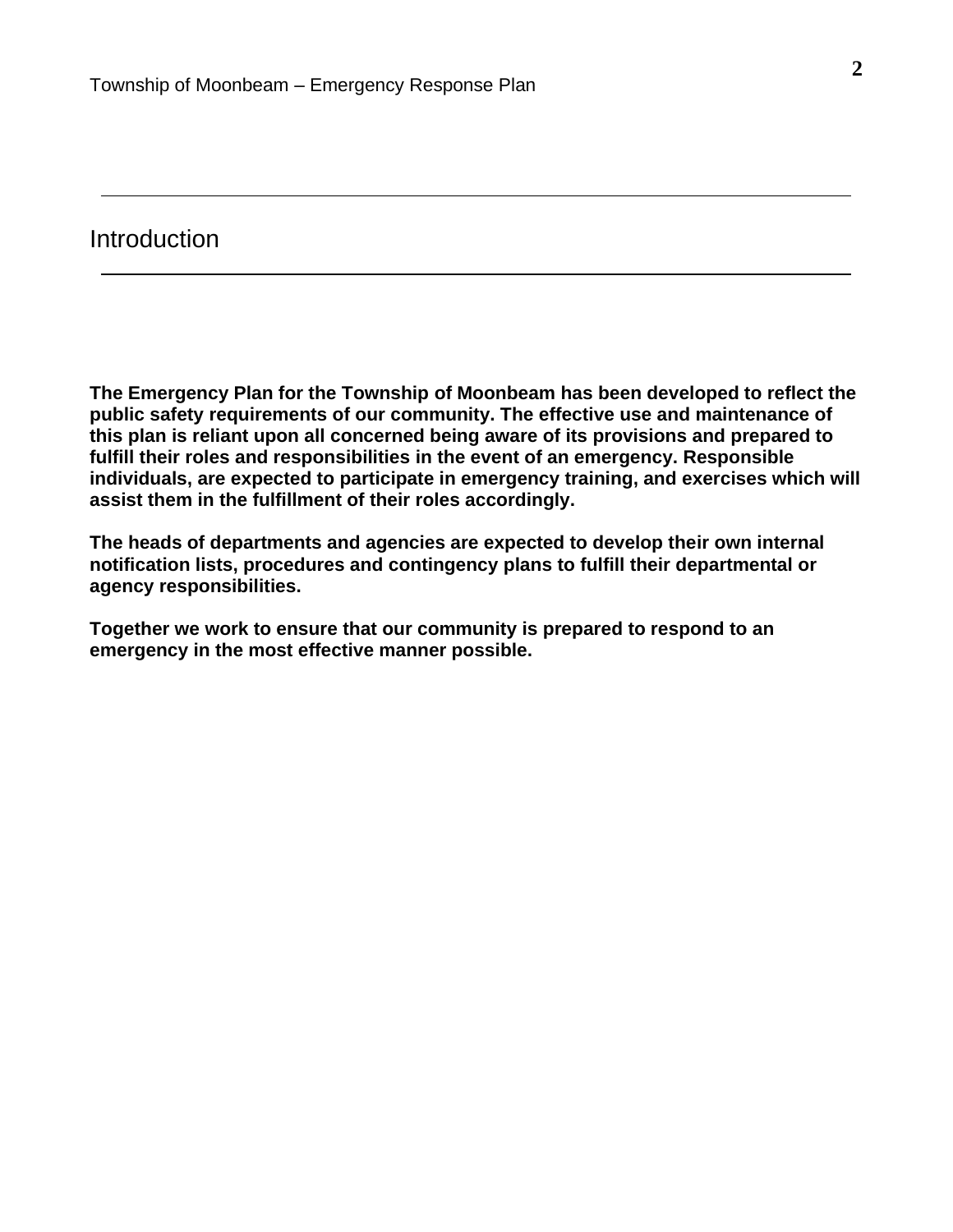# **Aim**

**The Aim of this plan is to protect the health, safety, welfare and property of our citizens, from the effects of a natural, technological or human caused emergency.**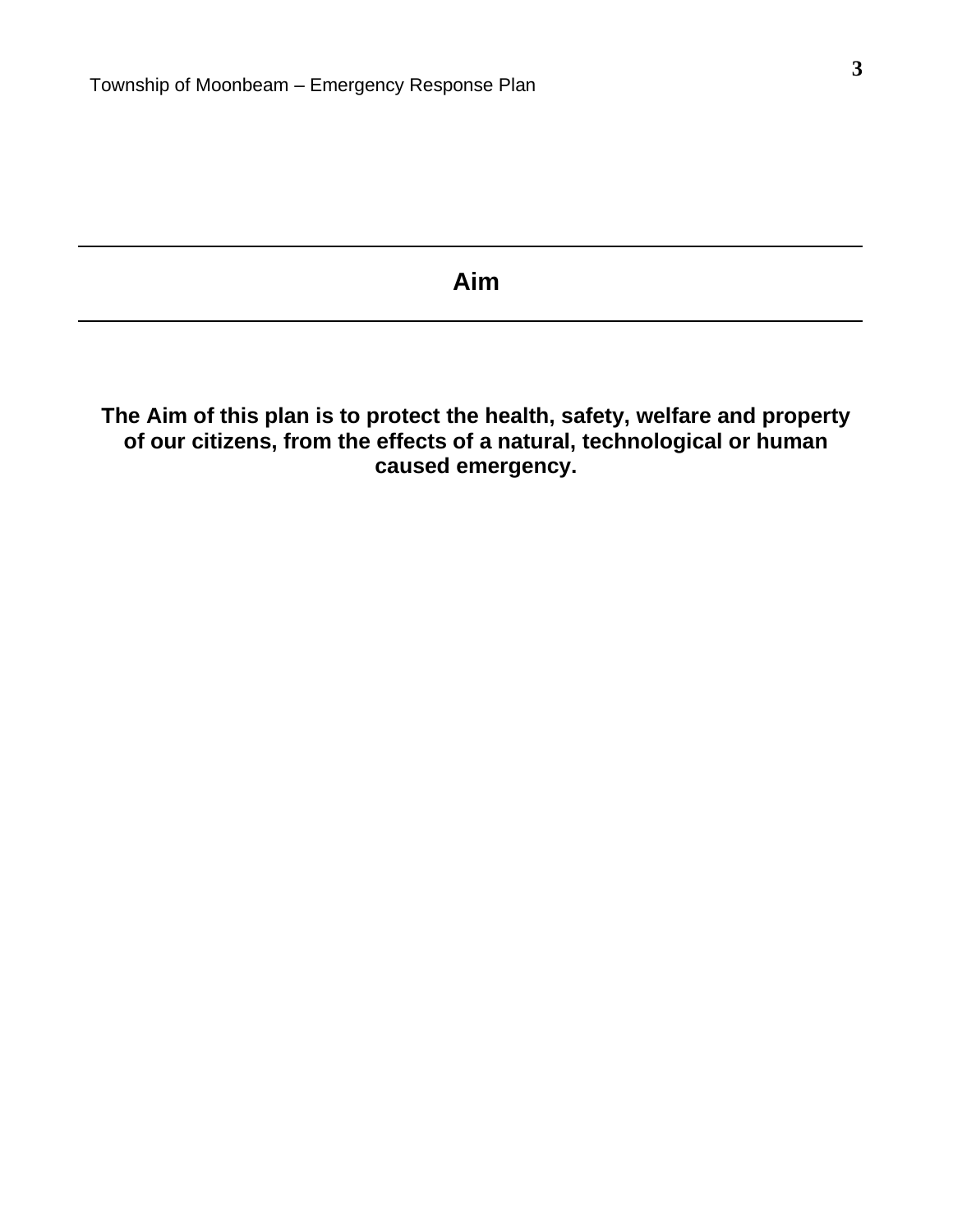## **Authority**

This Plan has been developed and will be implemented in accordance with the Emergency Management Act, detailed in Appendix "D", which is the Provincial statute under which all emergency management activities are conducted in the Province of Ontario.

**4.(1)** *"The head of council of a municipality may declare that an emergency exists in the municipality or in any part thereof and may take such action and make such orders as he or she considers necessary and are not contrary to law to implement the emergency plan of the municipality and to protect property and the health, safety and welfare of the inhabitants of the emergency area."*

This Emergency Plan and its elements have been issued under the authority of The Township of Moonbeam By-law No. **15-05**. A copy of the By-law is available for inspection at the Municipal Office.

### **Definition of an Emergency**

**1.0** *"An emergency means a situation or an impending situation caused by the forces of nature, an accident, an intentional act or otherwise that constitutes a danger of major proportions to life or property."*

### **Action Prior to Declaration**

When an emergency exists but has not yet been declared to exist, community employees may take such action(s) under this emergency response plan as may be required to protect property and the health, safety and welfare of the citizens of the Township of Moonbeam.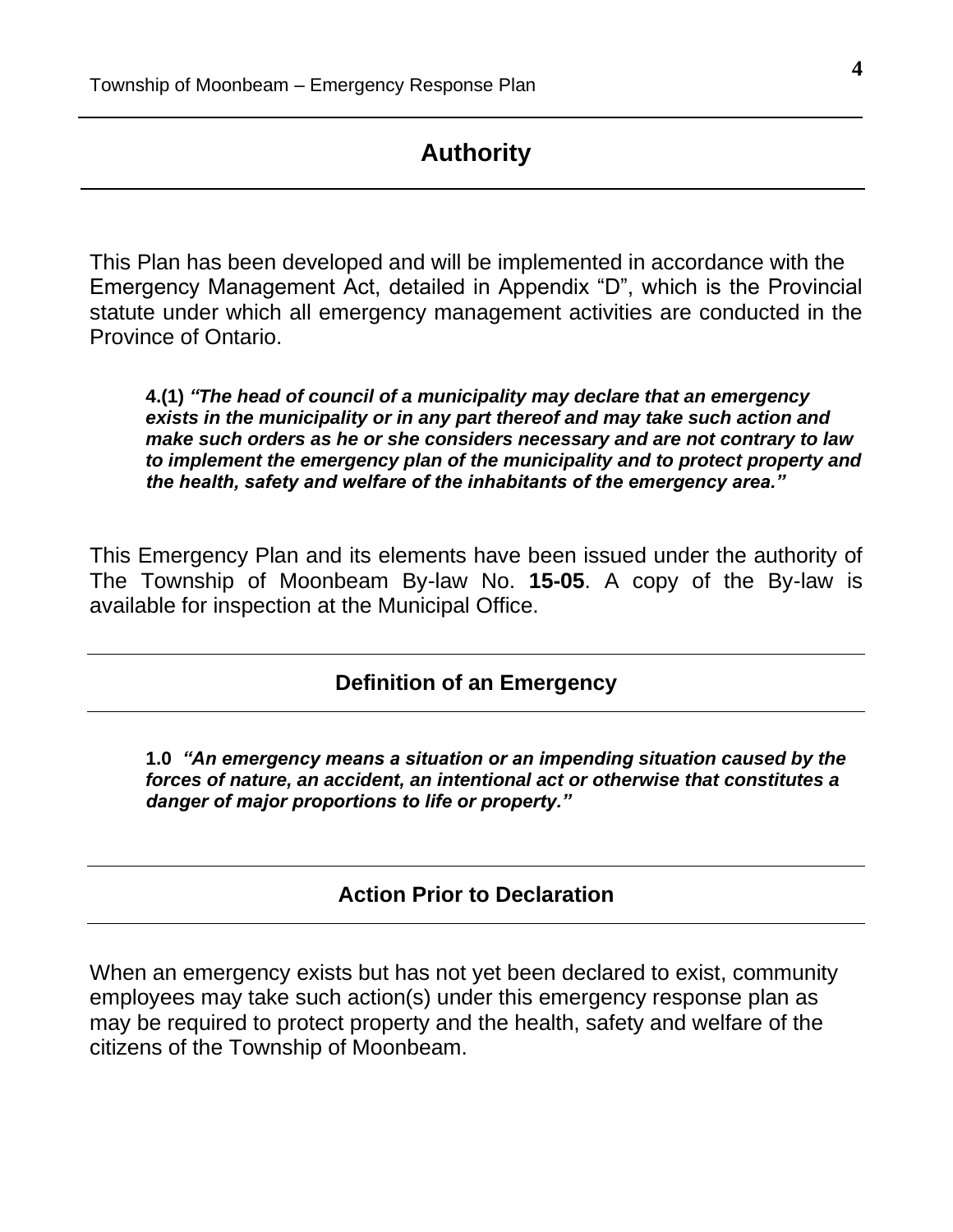# **Requests for Outside Assistance**

Assistance may be requested from the Province of Ontario at any time by contacting Emergency Management Ontario. The request shall NOT be deemed to be a request that the Province assume authority and control of the emergency.

# **Freedom of Information and Protection of Privacy**

Any personal information collected under the authority of this Plan shall be used solely for the purpose of planning, preparing and conducting response to emergencies as defined with the Emergency Management Act, and the release of information under this Plan shall be made in conformity with the Municipal Freedom of Information and Protection of Privacy Act.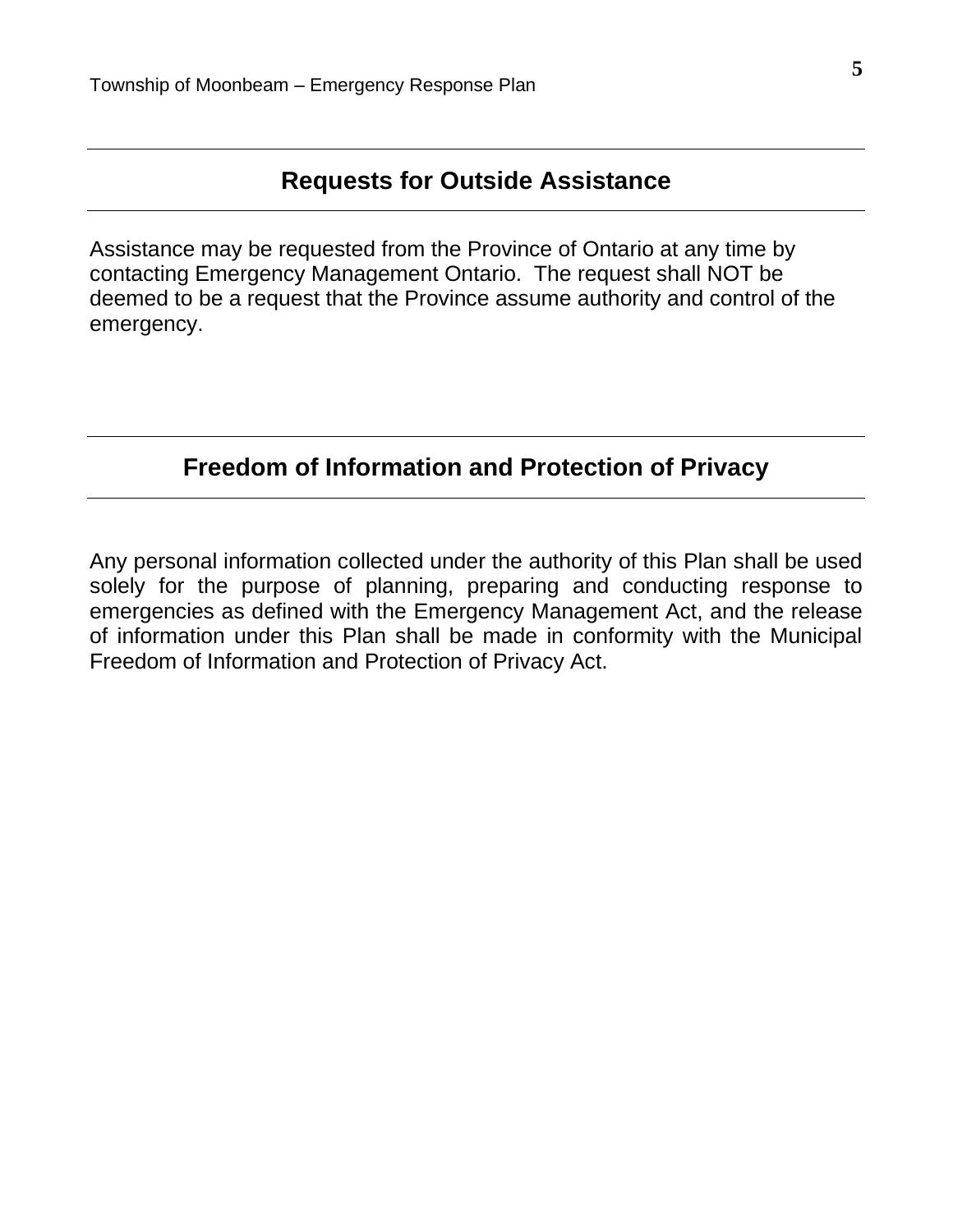## Plan Maintenance

The Plan was written in 2005 and it is essential that it be kept current and viable by adherence to a maintenance schedule. Responsibility for the plan being kept up to date rests with the Community Emergency Management Coordinator who may delegate tasks accordingly.

The emergency telephone numbers will be reviewed on an annual basis.

The notification system will be tested annually.

The plan will be exercised once every year as a minimum requirement.

The Control Group and Support Staff shall receive training and participate in an exercise, once every year as a minimum requirement.

The Vital Services and/or Local Services Directory should be updated annually.

The Community Emergency Management Coordinator will determine the schedule under which the maintenance activities will be performed.

The Community Emergency Management Coordinator may update, correct or amend any information contained within the appendices of this emergency plan on an as required basis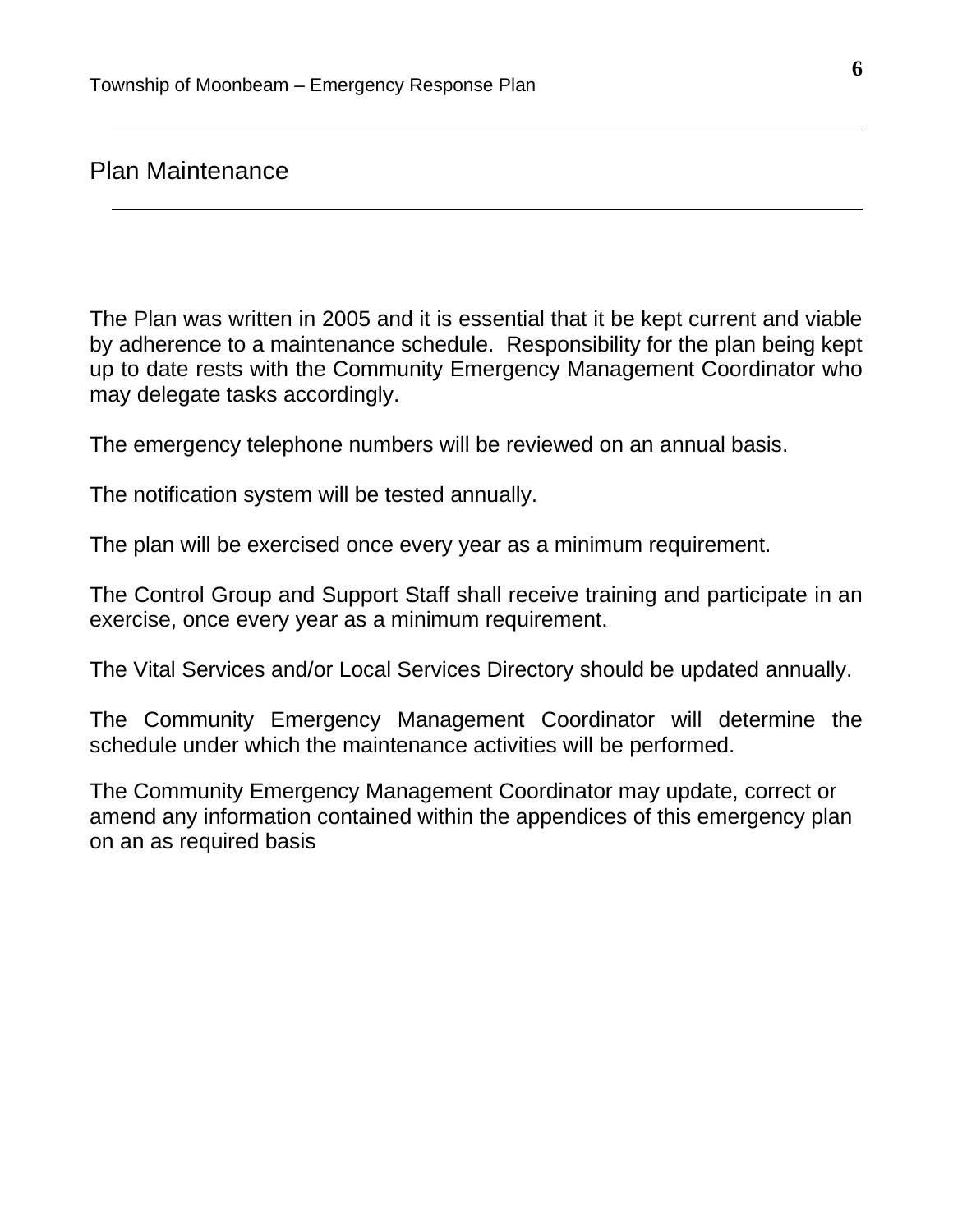# **Emergency Response Plan Amendments**

| <b>Amendment No.</b> | Date of Amendment | <b>Date Entered</b> | <b>Entered by</b>                    |
|----------------------|-------------------|---------------------|--------------------------------------|
| 1                    | 30Dec2006         | 21Jan2007           | <b>CEMC</b><br><b>M.L. Chouinard</b> |
| $\overline{2}$       | 23 Oct 2007       | 11Dec2007           | <b>CEMC</b><br><b>M.L. Chouinard</b> |
| $\mathbf{3}$         | 20Nov2008         | 20Nov2008           | <b>CEMC</b><br><b>M.L. Chouinard</b> |
|                      |                   |                     |                                      |
|                      |                   |                     |                                      |
|                      |                   |                     |                                      |
|                      |                   |                     |                                      |
|                      |                   |                     |                                      |
|                      |                   |                     |                                      |
|                      |                   |                     |                                      |
|                      |                   |                     |                                      |
|                      |                   |                     |                                      |
|                      |                   |                     |                                      |
|                      |                   |                     |                                      |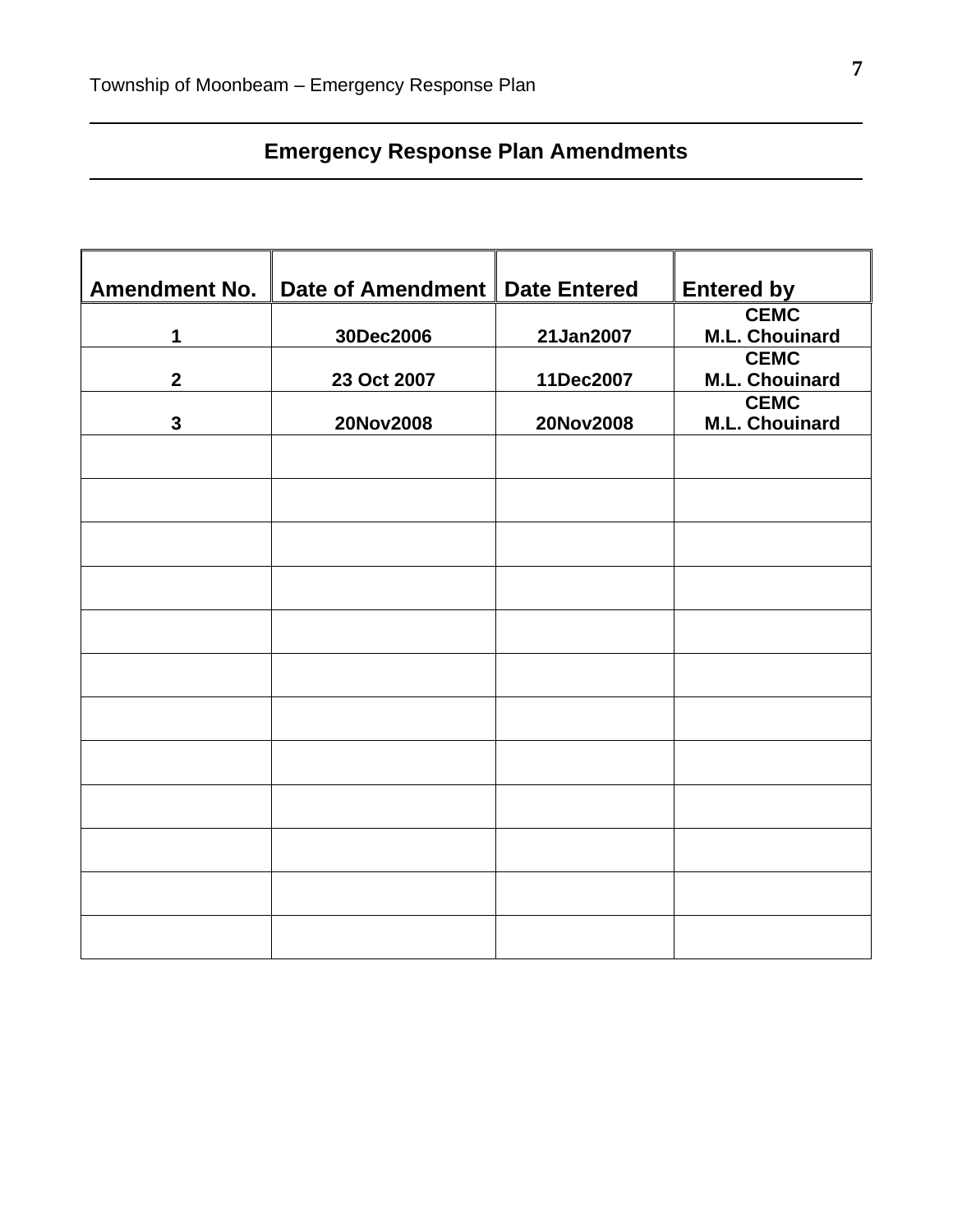# **Part 2 Emergency Operations and Procedures**

#### **2.0 Community Control Group (CCG) – Membership**

The Community Control Group (CCG) is the group that is responsible for the direction and control of the overall emergency response within the community. The CCG ensures the provision of the essential services necessary to minimize the effects of an emergency on the community.

The Community Control Group is made up of the following members;

Mayor *(or alternate)* Clerk-Treasurer *(or alternate)* OPP representative Fire Chief *(or alternate)* EMS/Ambulance Roads Superintendent *(or alternate)* CEMC *(or alternate)* Medical Officer of Health *(or alternate)* Evacuation Coordinator *(or alternate)* Emergency Information Officer *(Planning officer)*

### **IMPLEMENTATION:**

Any member of the Community Control Group may request, through the Clerk-Treasurer, that the Emergency Plan be implemented.

The Emergency Plan may be implemented in whole, or in part, based on conditions at the site or severity of the situation.

The Clerk-Treasurer will immediately notify the Mayor and other members of the Control Group.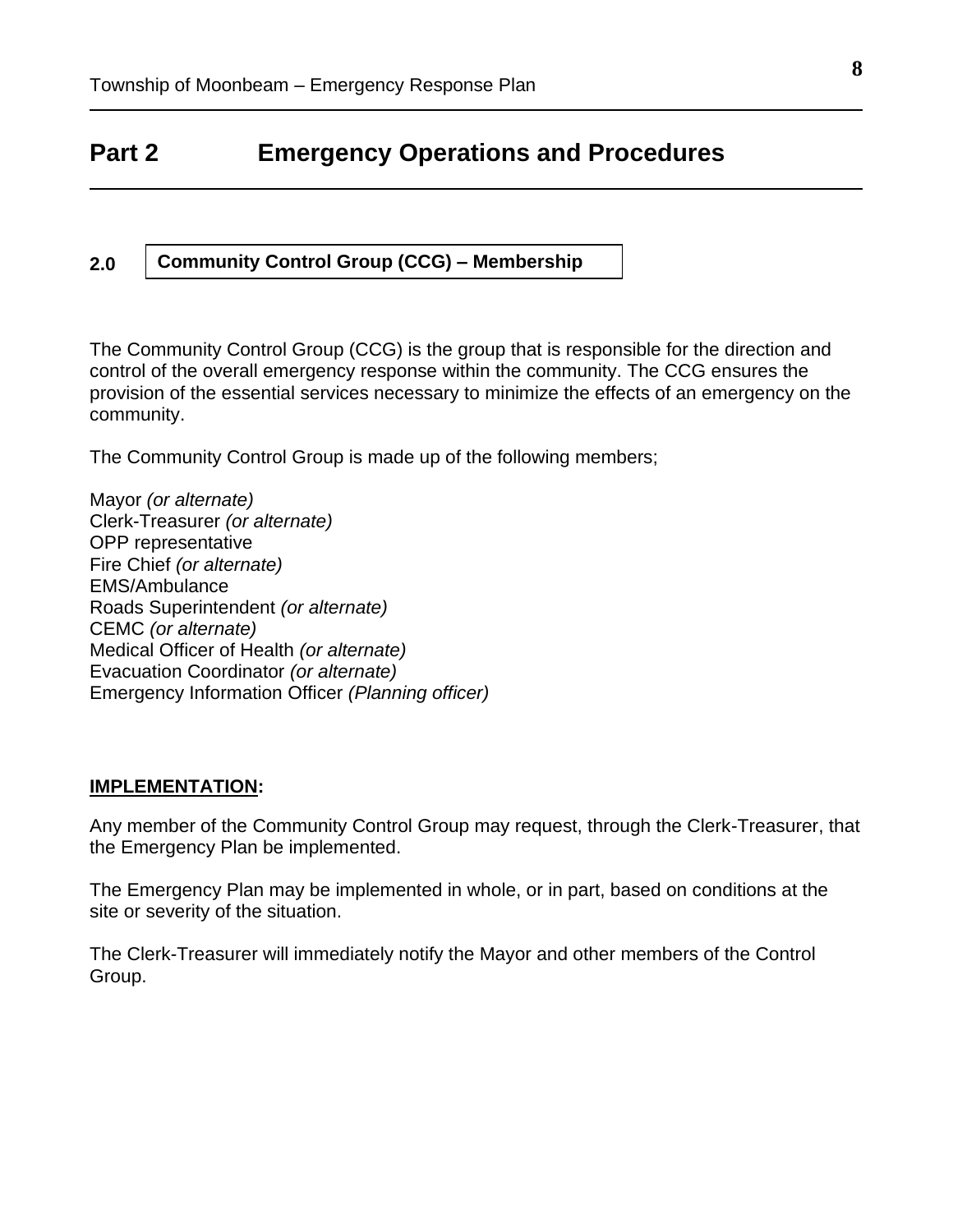#### **2.1 Emergency Operations Centre Procedures (EOC)**

The Emergency Operations Centre (EOC) has both a primary and a secondary or alternate location. During the notification process, direction as to which location members of the CCG will report to, will be given. For example, members will be told that "this is an emergency plan activation" and that they should report to the primary Emergency Operations Centre immediately. The primary and secondary locations are geographically separated so that if one or the other is endangered or rendered non-functional as a result of the emergency situation the other should be safe and operational.

| Primary EOC Location;   | Township of Moonbeam Municipal Office<br>53 St-Aubin Avenue.    |
|-------------------------|-----------------------------------------------------------------|
| Alternate EOC Location; | <b>Township of Fauguier Municipal Office</b><br>25 Grzela Road. |

Upon receiving notification the Clerk/Operations Officer will contact the administrative staff who have been assigned the task of setting up the EOC. The EOC will be set up and operational within one hour of activation. The Operations Officer will supervise the set up and ensure operational viability.

Upon arrival at the EOC, each CCG member/designate will;

- a. Sign In
- b. Check telephone/communications devices.
- c. Open personal log.
- d. Contact their own agency and obtain a status report.
- e. Participate in the initial briefing.
- f. Participate in planning initial response/decision making process.
- g. Pass CCG decisions on to member's agencies/areas of responsibility.
- h. Continue participation in the EOC Operations Cycle.

Upon leaving the Emergency Operations Centre, each Control Group member will;

- a. Conduct a hand over with the person relieving them.
- b. Sign out on the location board indicating where they can be reached.

Once the initial response is established, routines are put into place by the Operations Officer. The CCG functions most efficiently on a system known as an Operations Cycle.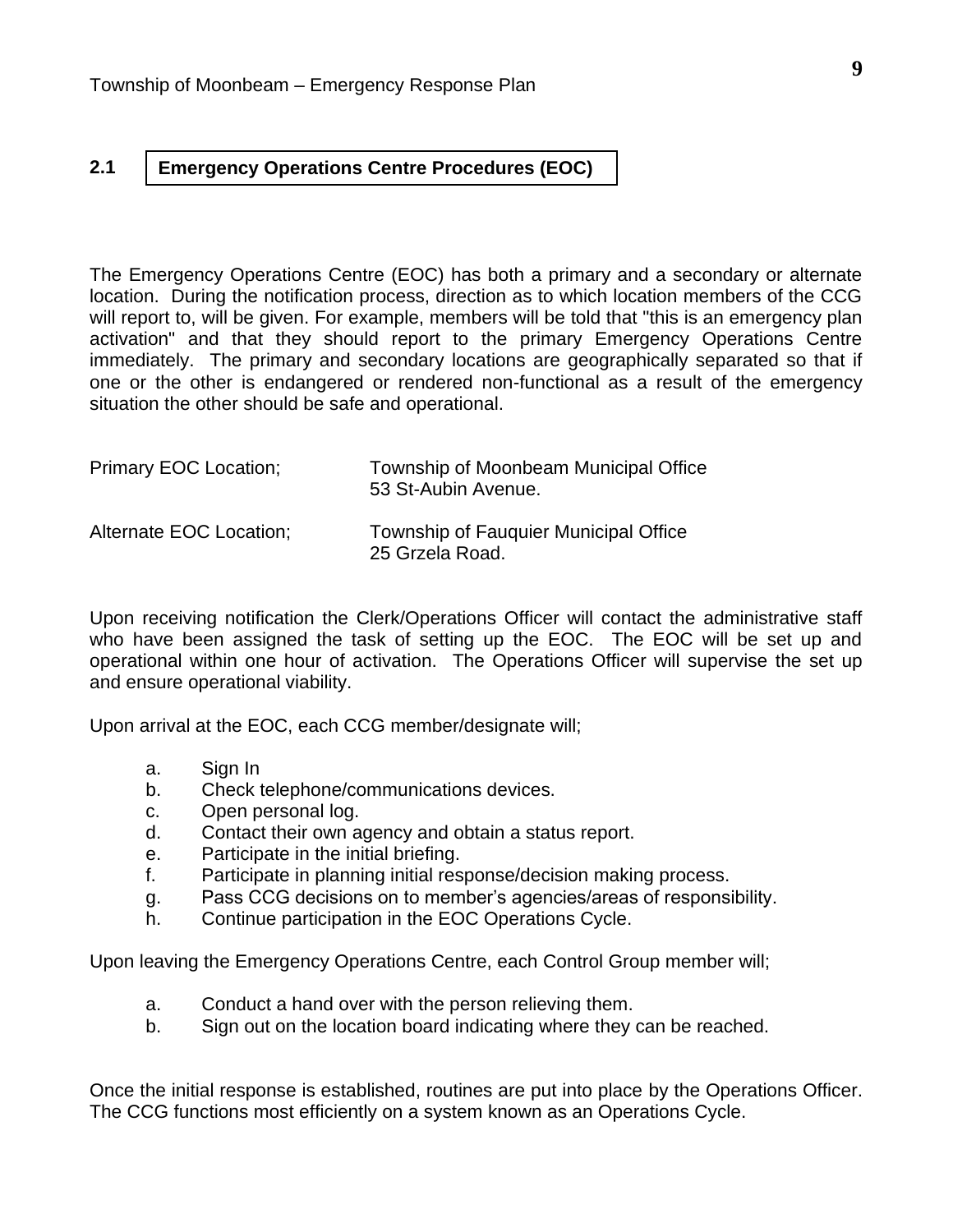#### **2.2 Operations Cycle**

An operations cycle is how the Community Control Group manages overall emergency operations. Community Control Group members will come together usually around a planning board or map at which time they will in turn report their agencies' status to the Mayor and Operations Officer. It is essential that every member, covering each area of responsibility, be heard from during this process. The Community Control Group is a team, and the actions taken by one, or the lack of action by one, may have a significant impact upon operations.

The round table discussion should include problems, questions, resources requests and any other relevant information so that timely informed decisions can be made as a group. Once the meeting is completed, the members should contact their agencies' and pass on any relevant information or directives that come out of the Control Group meeting. The frequency of the meetings are determined by the Operations Officer in conjunction with the Mayor, but should reflect the pace of the emergency and occur on a scheduled basis which may be adjusted accordingly.

During the period after the meeting and dissemination of information, members will be in the process of gathering information and preparing for the next scheduled meeting. The Community Control Group members use this time to follow up and ensure that Control Group decisions are being implemented. Each member is responsible for informing their respective agency of the schedule for CCG meetings. No calls are supposed to interrupt the proceedings. All calls must occur prior to or after the formal meetings of the Community Control Group.

It is essential that the Emergency Operations Centre is comfortable, has good communications and is secure from unnecessary distractions. Only Community Control Group members, and support staff should have access to the Emergency Operations Centre. No media are allowed into the Emergency Operations Centre, nor is anyone who has not been authorized by the Operations Officer.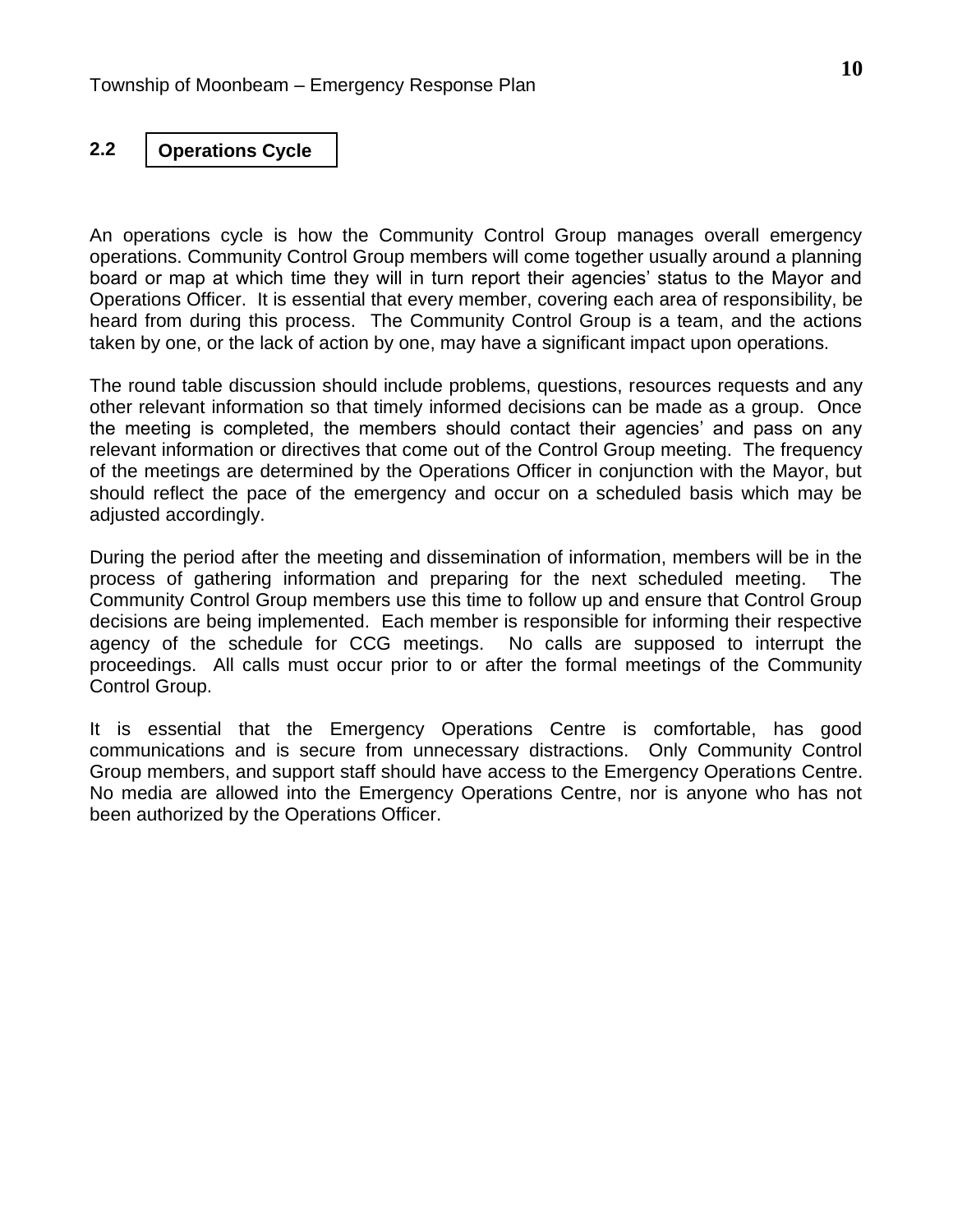#### 2.3 **Community Control Group (CCG)**

### **The Community Control Group is responsible for the following:**

- 1. Implementing the Emergency Plan in whole or in part to respond to an impending, potential, or existing emergency.
- 2. Coordination and direction of Community resources used to mitigate the effects of an emergency.
- 3. Ensuring that the composition of the CCG is appropriate to mitigate the effects of a given emergency situation, by determining which, if any, ad-hoc members are required.
- 4. Advise the Head of Council regarding need for declaration or termination of an emergency.
- 5. Advising the Head of Council regarding requests for assistance from the Province, and the Federal Government.
- 6. Ensuring the provision of essential resources and services to support emergency response activities.
- 7. Coordination of services provided by outside agencies.
- 8. Appointing or Confirming an Emergency Site Manager.
- 9. Ensuring that the Emergency Information Officer is kept informed and up to date to facilitate the information flow to the media and the public.
- 10. Coordinating the evacuation of citizens who may be in danger.
- 11. Discontinuing utilities or services provided by public or private concerns, ie. Hydro.
- 12. Coordination for volunteers.
- 13. Establishment of advisory subcommittees to work on specific problem areas related to the emergency, as required.
- 14. Authorization of expenditures during the emergency; provision for cost accounting and facilitation of cost recovery.
- 15. Maintenance of an operational log detailing the group's decisions and activities.
- 16. Deactivating the plan, and notifying all of those who had been notified of its activation.
- 17. Conducting and participating in a debriefing, generating a post-emergency report and implementing recommendations for improvement of the emergency response plan.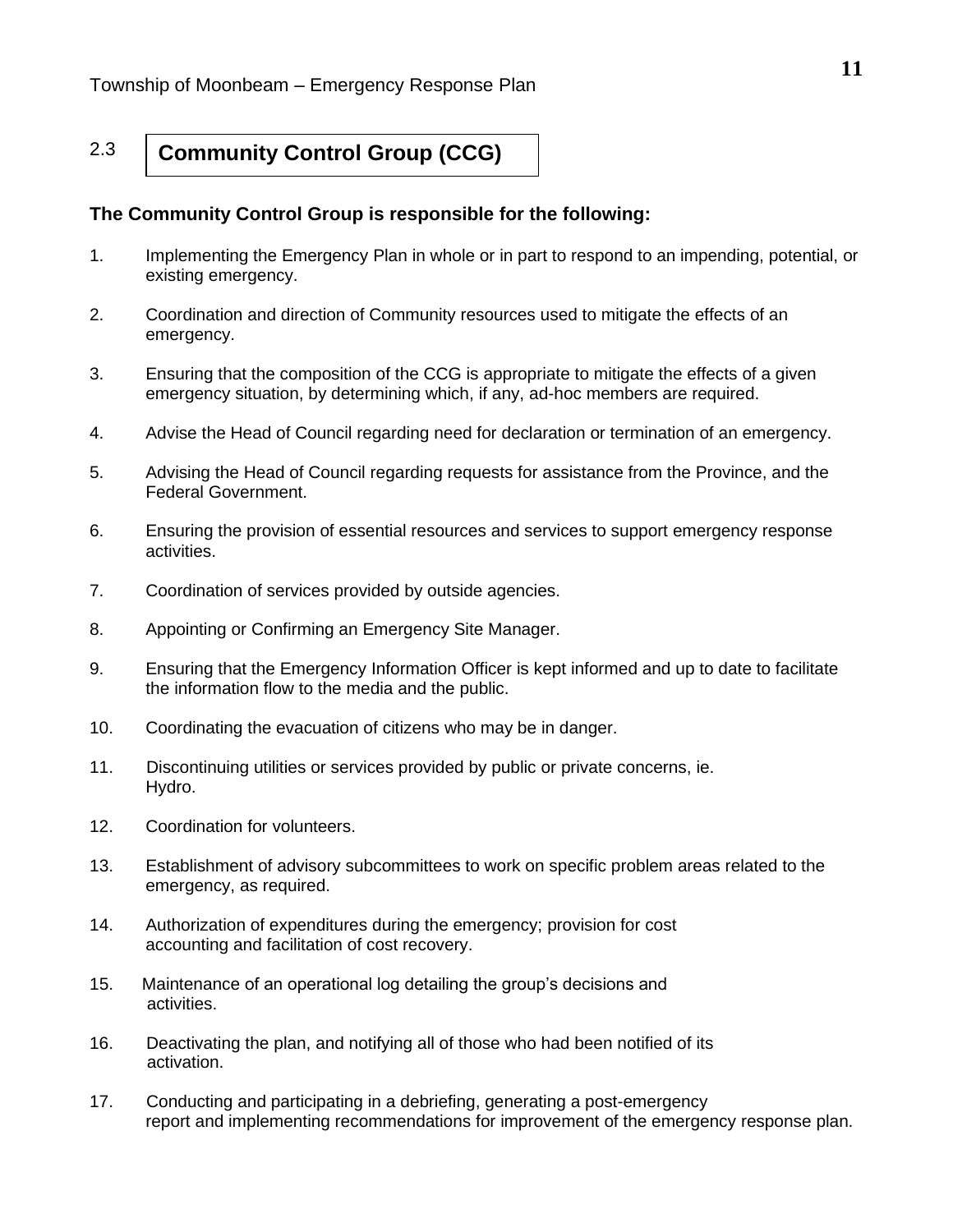#### **2.4 Mayor**

The Head of Council, or designate, is responsible for:

- a. Declaration of an Emergency.
- b. Termination of an Emergency.
- c. Notifying the Province of Ontario of the declaration of emergency, and termination of the emergency. *(Contact made through Emergency Management Ontario)*
- d. Take such action and make such orders, as considered necessary and not contrary to law, in order to protect the health, safety, welfare, environment and property of residents in the Township of Moonbeam.
- e. Ensuring the members of Council are advised of the declaration and termination of an emergency, and are kept informed of the emergency operational situation.
- f. Ensuring that the local MPP and MP, and neighboring municipalities are advised of the declaration and termination, and kept informed of the emergency situation.
- g. Approving all major announcements and media releases prepared by the Public Information Officer, in conjunction with the Clerk-Treasurer & Control Group.
- h. Maintaining a personal log.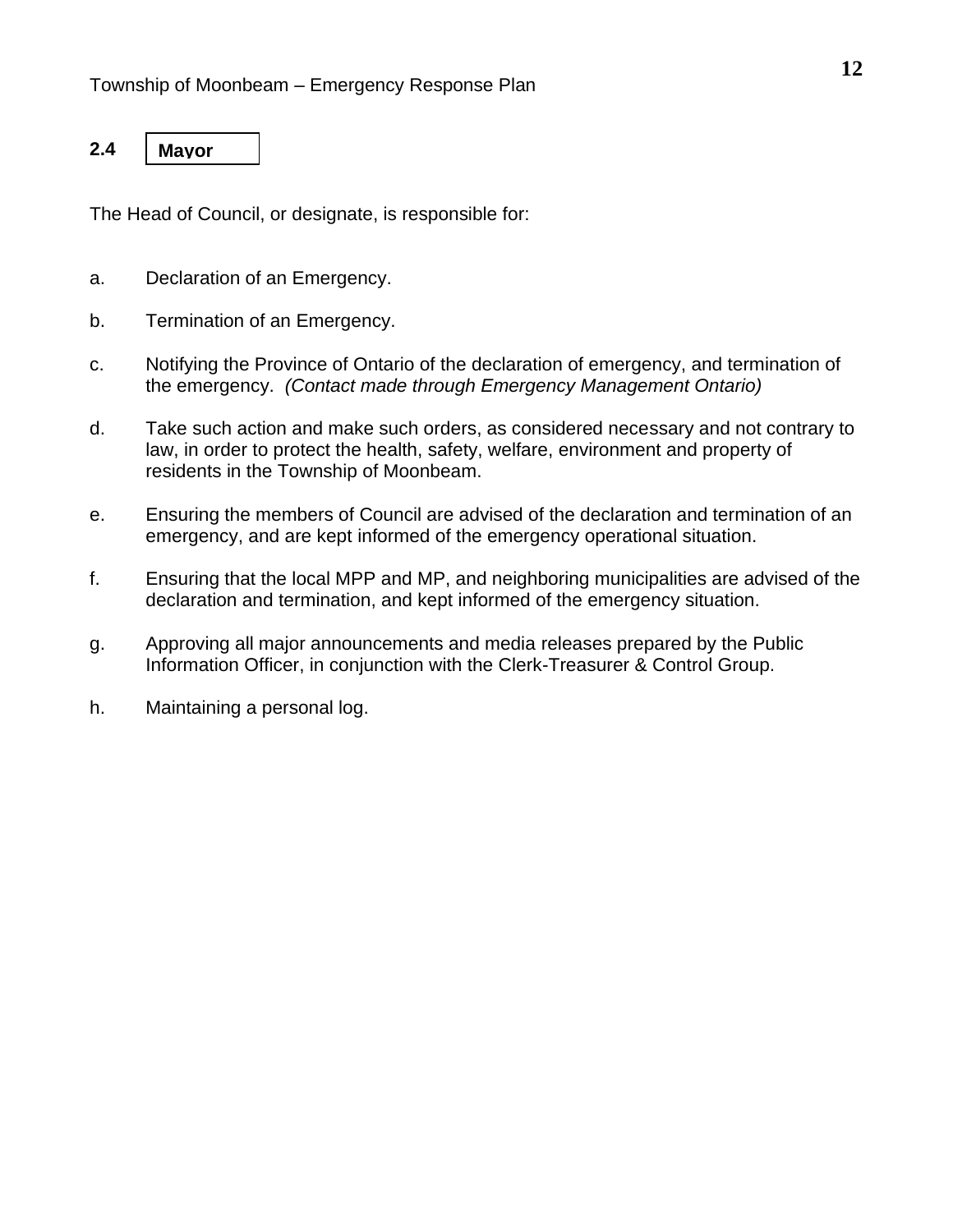#### **2.5 Clerk-Treasurer / Operations Officer**

The Clerk-Treasurer is referred to as the "Operations Officer" for emergency purposes. The responsibilities of the Operations Officer *(or alternate)* are:

- a. Activating the emergency notification system.
- b. As the Operations Officer, coordinating all operations within the Emergency Operations Centre, including the scheduling of regular meetings.
- c. Chairing meetings of the Community Control Group.
- d. Advising the head of council on policies and procedures, as appropriate.
- e. Approving, in conjunction with the head of council, major announcements and media releases prepared by the Emergency Information Officer, in conjunction with the CCG.
- f. Ensuring that a communication link is established between the Community Control Group and the Emergency Site Manager.
- g. Calling out additional staff as required.
- h. Maintaining a master record of all events and actions taken. (main events board)
- i. Maintaining a personal log.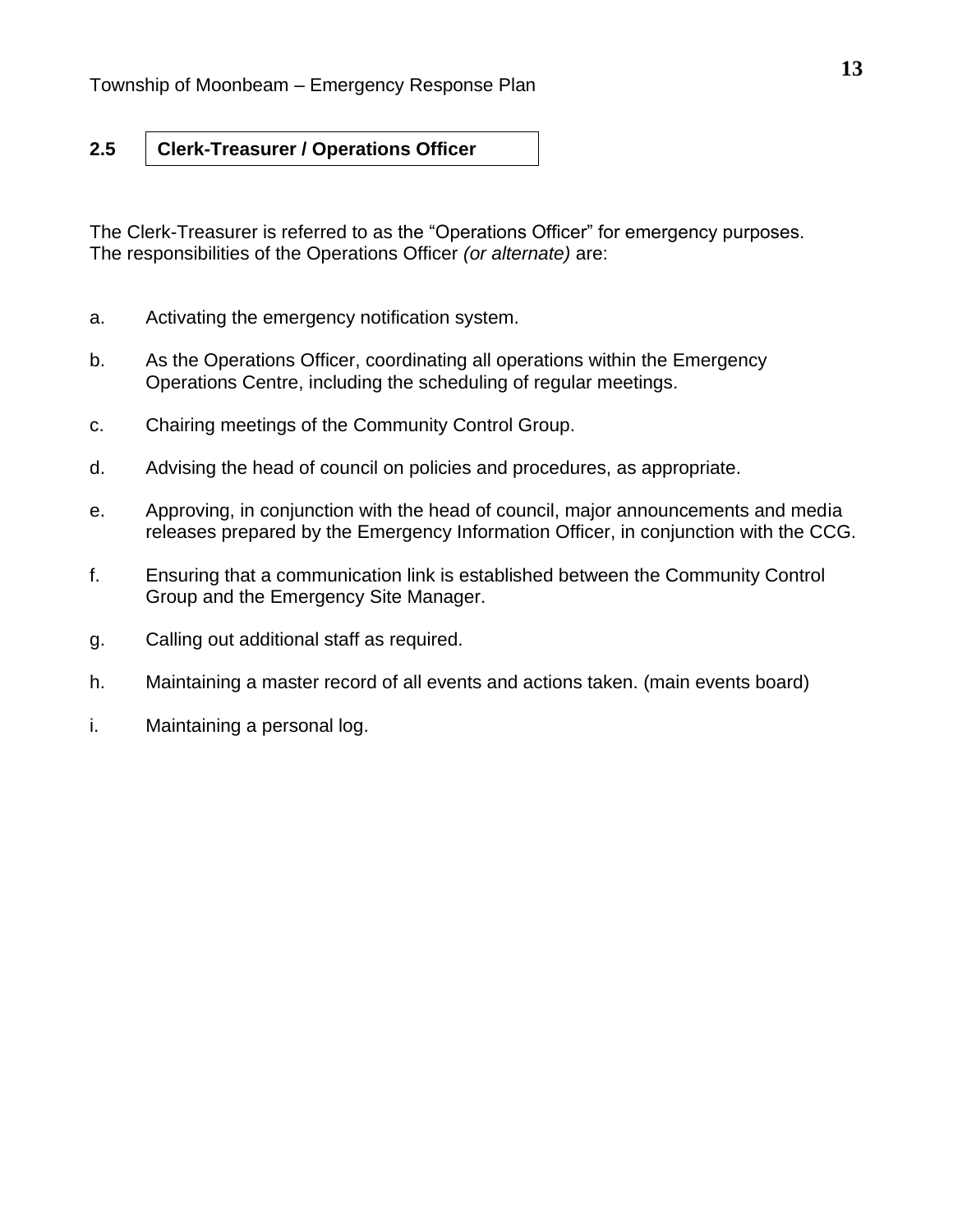#### **2.6 OPP representative**

The Ontario Provincial Police Representative or alternate is responsible for:

- a. Requesting activation of the emergency notification system.
- b. Establishing and maintaining ongoing communications with the senior police representative at the emergency site.
- c. The provision of traffic control to facilitate the movement of emergency vehicles.
- d. Co-ordination of evacuation routes.
- e. The protection of life and property and the provision of law and order.
- f. Ensure perimeter security and crowd control at emergency site.
- g. The provision of police services in evacuation centres, morgues, and other facilities as required.
- h. Notifying the coroner of fatalities.
- i. Liaison with external police agencies, as required.
- j. Providing an Emergency Site Manager if requested to by the Community Control Group.
- k. Maintaining a personal log.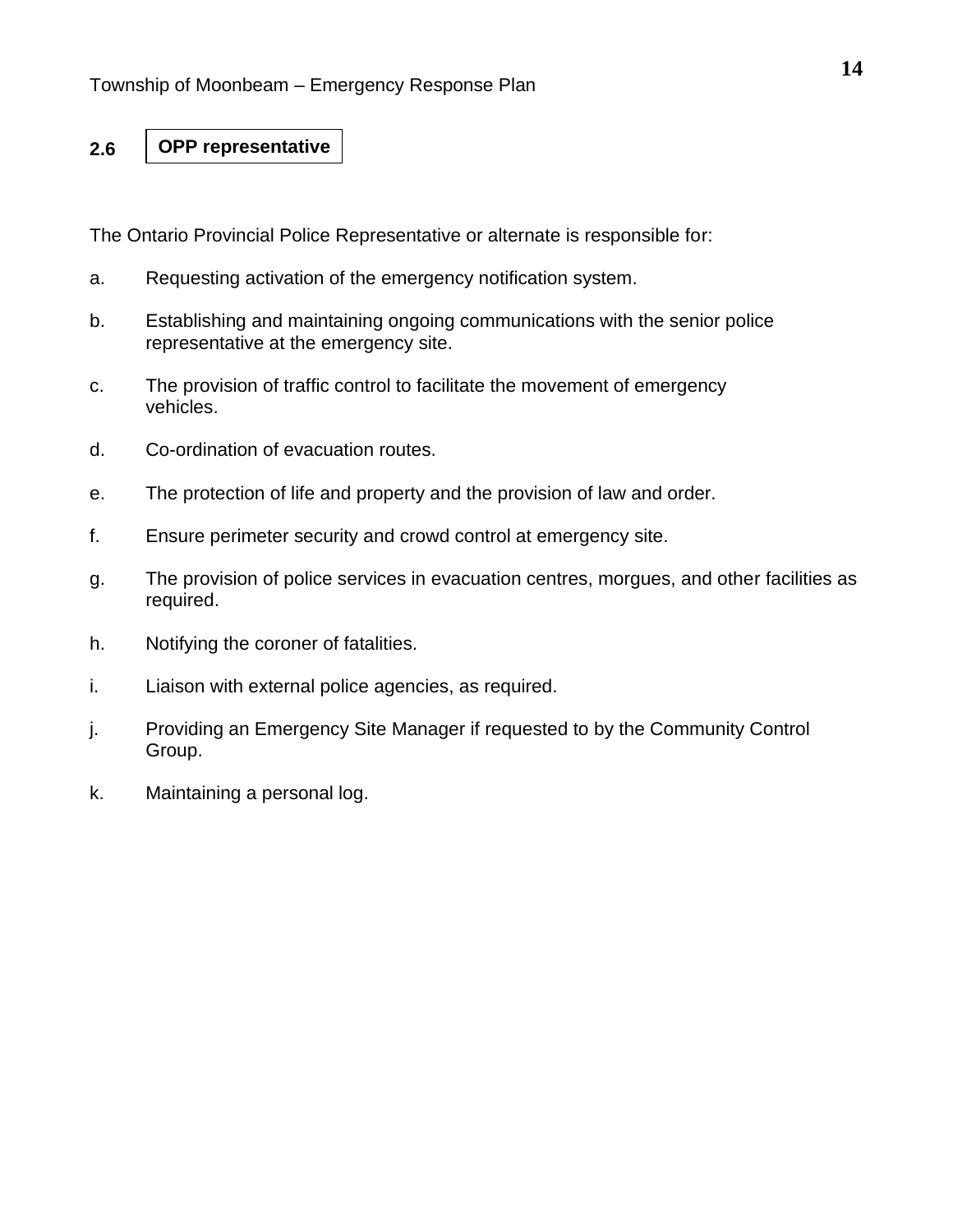#### **2.7 Fire Chief**

The Fire Chief, or designate, is responsible for:

- a. Requesting activation of the emergency notification system.
- b. Providing the Community Control Group with the information and advice on fire fighting and rescue matters.
- c. Establishing an ongoing communications link with the senior fire official at the scene of the emergency.
- d. Initiating Mutual Aid as required.
- e. Determining if additional or specialized equipment is required ie. protective suits, Chemical, Biological, Radiological, Nuclear team (Haz-Mat), etc.
- f. Coordinating or providing assistance with, rescue, first aid, casualty collection, evacuation etc.
- g. Providing an Emergency Site Manager as required.
- h. Maintaining a personal log.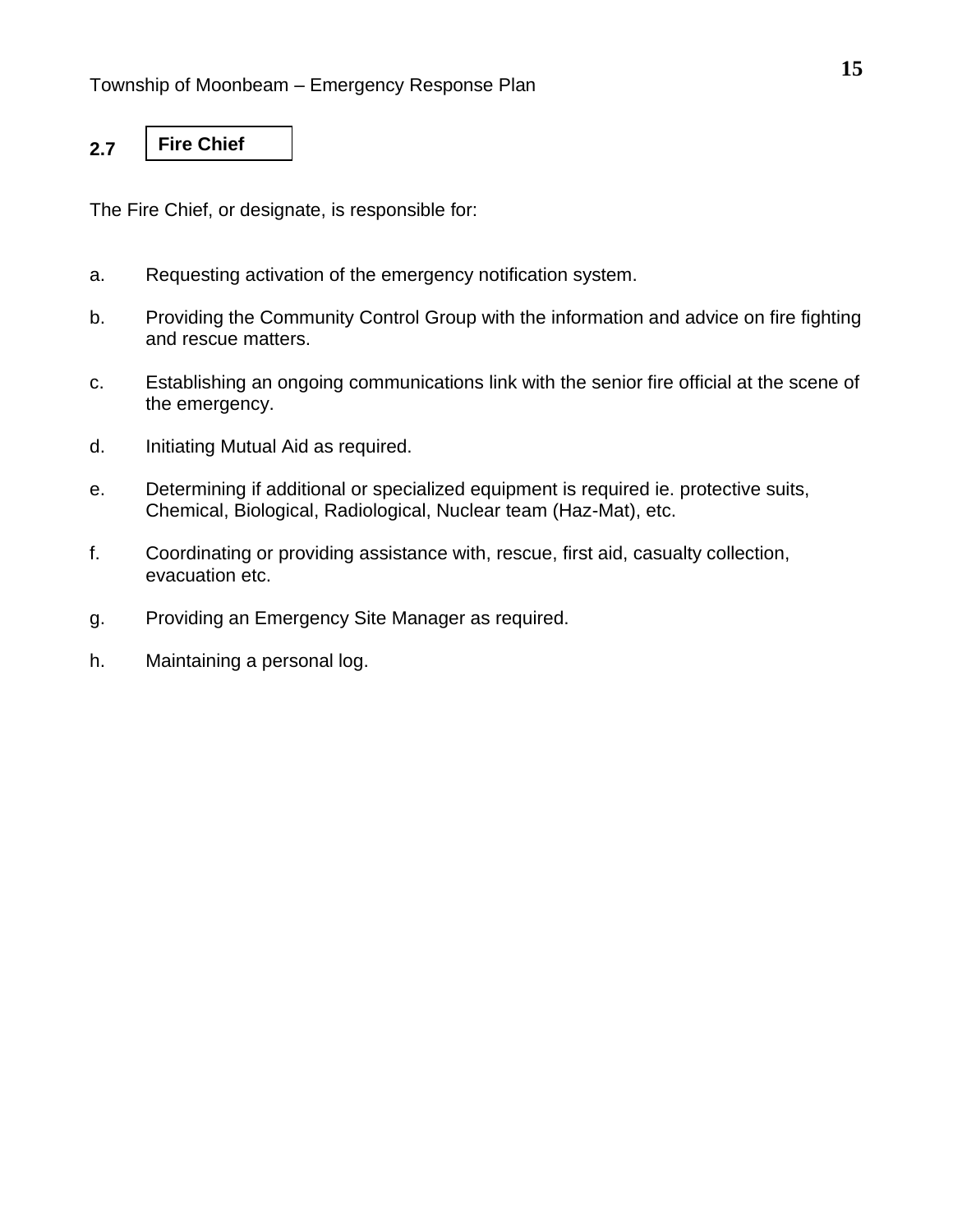#### **2.8 EMS / Ambulance**

The EMS/Ambulance representative is responsible for:

- a. Requesting activation of the emergency notification system.
- b. Providing the Community Control Group with information and advice on treatment and transport of casualties.
- c. Liaise with the Medical Officer of Health, area hospitals, police and fire officials during an emergency situation.
- d. Alert all staff using the Provincial Health Emergency Alert System.
- e. Take charge of casualties within the emergency area and be responsible for triage, lifesaving care, and the transport to area hospitals.
- f. Maintaining a personal log.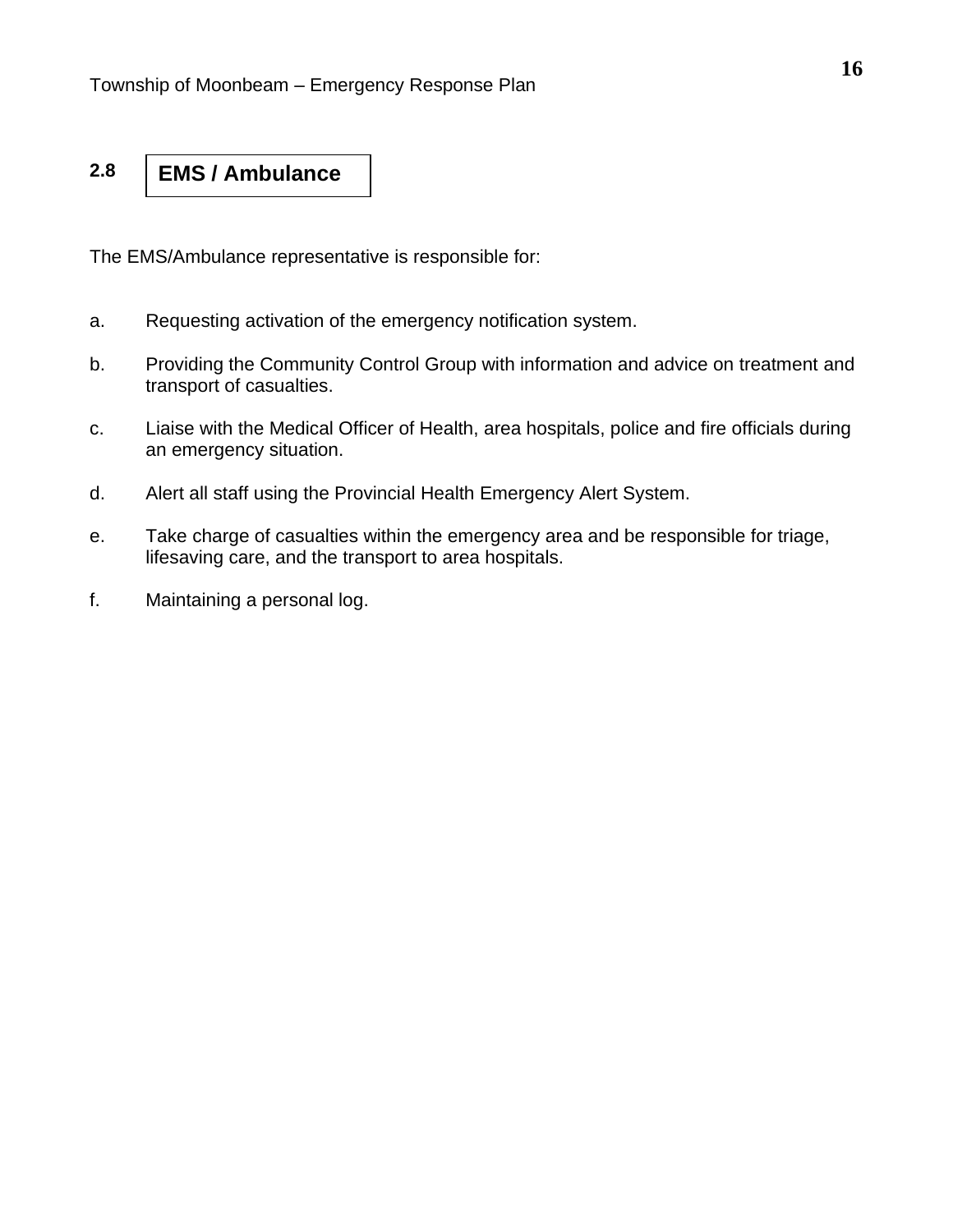#### **2.9 Roads Superintendent**

The Roads Superintendent or alternate is responsible for;

- a. Requesting activation of the emergency notification system.
- b. Providing the Community Control Group with information and advice on Public Works matters.
- c. Liaison with the senior public works officers from the neighboring community(s) to ensure a coordinated response.
- d. The provision of engineering assistance.
- e. The construction, maintenance and repair of public roads.
- f. Assistance with road closures and/or roadblocks.
- g. Maintenance of sanitation and a safe supply of potable water, as required.
- h. The provision of equipment for emergency pumping operations.
- i. Discontinuing any public works service to any consumer, as required, and restoring these services when appropriate.
- j. Liaise with Electrical utility.
- k. Providing public works vehicles and resources to any other emergency service, as required.
- l. Maintain liaison with flood control, conservation and environmental agencies and being prepared to take preventative action.
- m. Providing an Emergency Site Manager if required.
- n. Maintaining a personal log.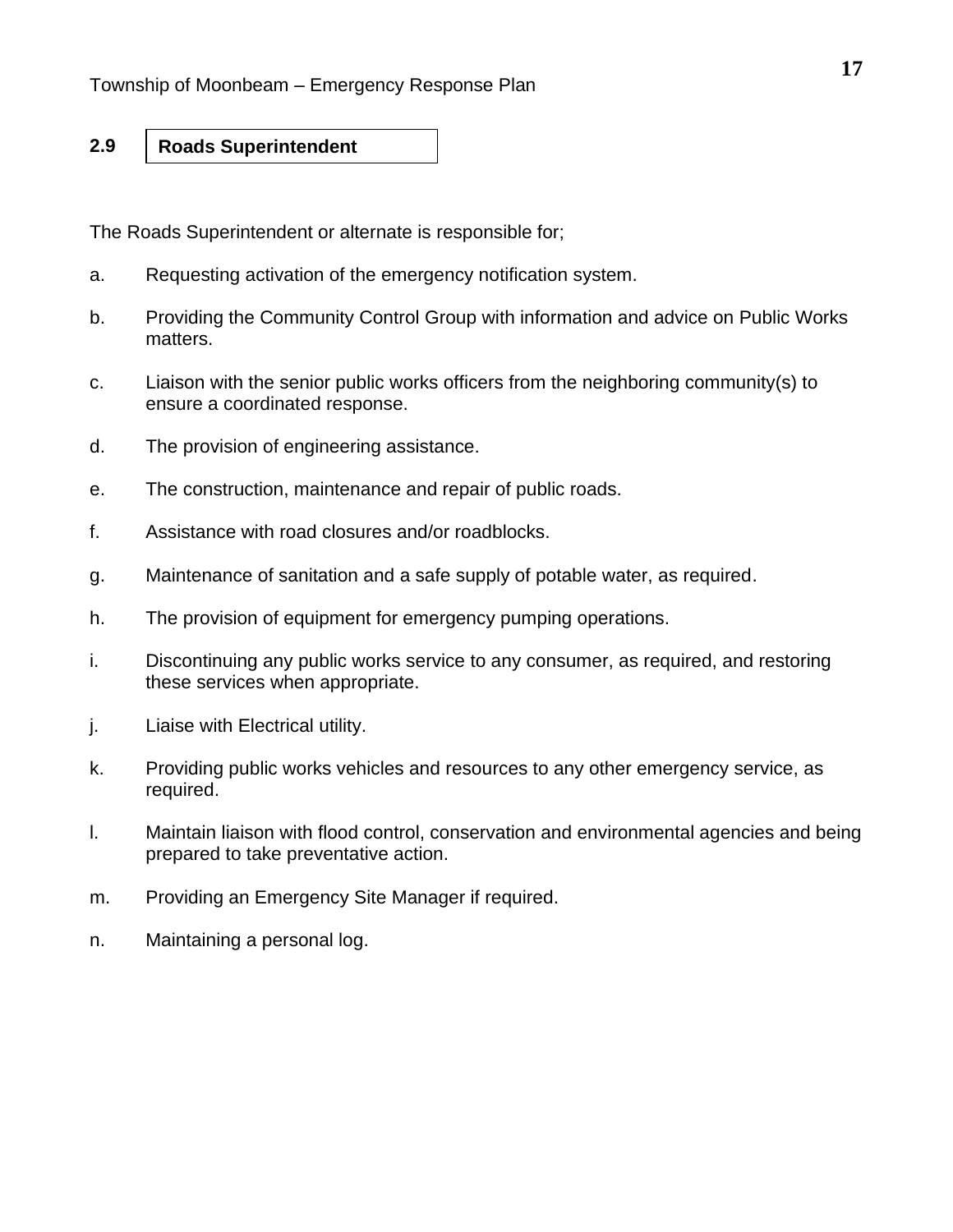#### **2.10 Community Emergency Management Coordinator - CEMC**

The Community Emergency Management Coordinator is responsible for:

- a. Requesting activation of the emergency notification system.
- b. Provide information, advice and assistance to members of the Community Control Group on Emergency Management programs and principles.
- c. Provide direction to Emergency Operations Centre support staff as required in support of the Control Group, and ensure proper set-up and operation of the Emergency Operations Centre.
- d. Maintain Emergency Response Plan in accordance with requirements of the Emergency Management Act.
- e. In conjunction with the Clerk-Treasurer, coordinate a post-emergency debriefing and assist in the development of a final report to the Mayor and Council.
- f. Maintaining a personal log.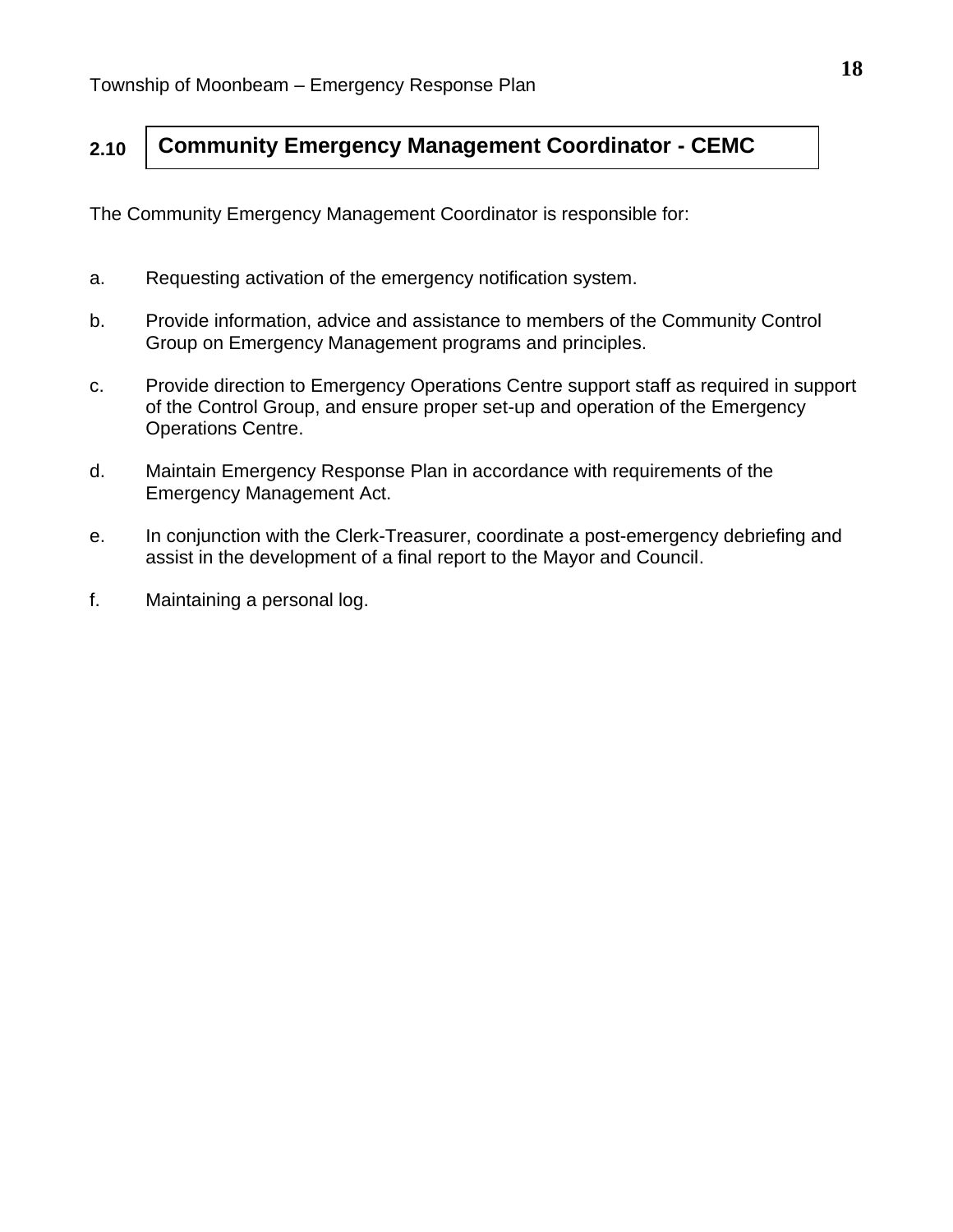#### **2.11 Medical Officer of Health**

The Medical Officer of Health, or designate, is responsible for:

- a. Acting as a coordinating link for all emergency health services at the Community Control Group.
- b. Liaison with the Ontario Ministry of Health, Public Health Branch.
- c. Liaison with the Community Care Access representative.
- d. Providing advice on any matters that may adversely affect public health.
- e. Providing authoritative instructions on health and safety matters to the public through the Emergency Information Officer.
- f. Coordinating the response to disease related emergencies or anticipated emergencies such as epidemics, according to Ministry of Health policies.
- g. Ensuring liaison with voluntary and private agencies, as required, for augmenting and coordinating public health resources.

Ensuring coordination of all efforts to prevent and control the spread of disease during an emergency.

- h. Liaison with the Evacuation Coordinator representative regarding health services in evacuee centres.
- i. Maintaining a personal log.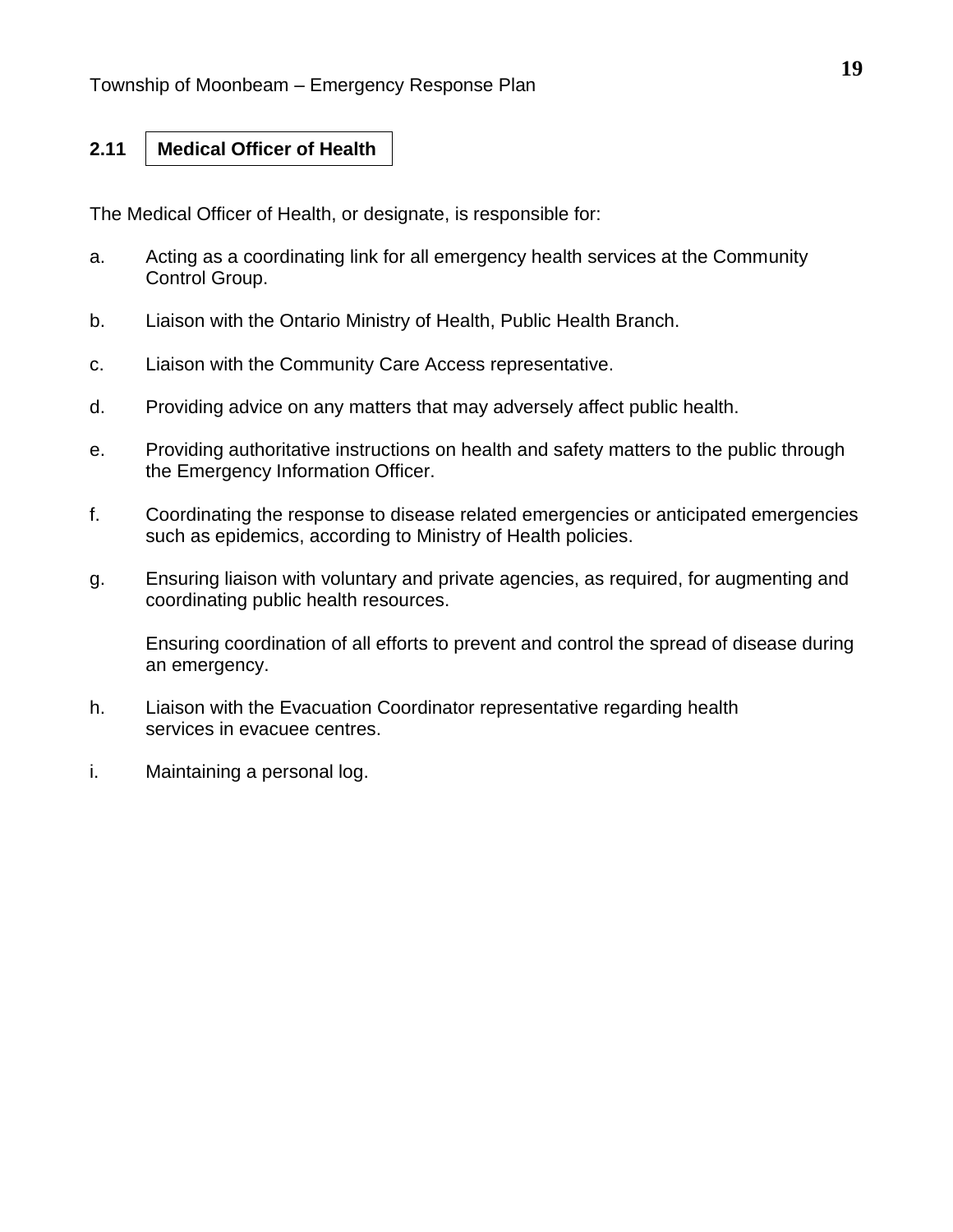### **2.12**

**Evacuation Coordinator**

The Evacuation Coordinator or alternate is responsible for;

- a. Ensuring or arranging for the care, feeding and temporary shelter of evacuees.
- b. Management of reception and evacuation centres.
- c. Liaison with the Medical Officer of Health in areas regarding public health in evacuation centres.
- d. Liaison with the public and separate school boards regarding the use of school facilities for reception and evacuation centres.
- e. Liaison with Canadian Red Cross if required.
- f. Liaison with local volunteer groups regarding care of citizens at local reception or evacuation centres.
- g. Maintaining a personal log.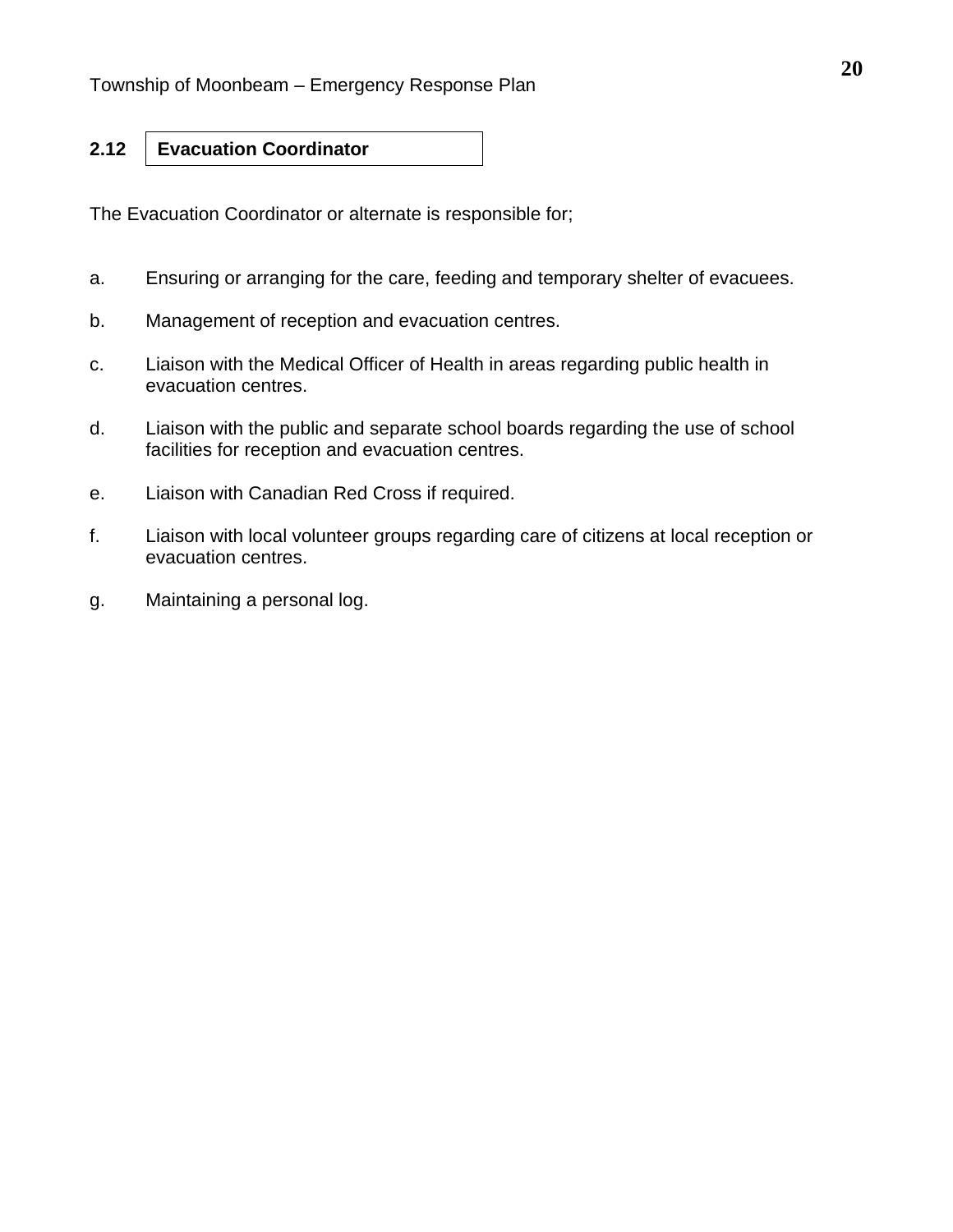#### **2.13 Emergency Information Officer**

The Emergency Information Officer is responsible for;

- a. Notifying information centre staff.
- b. Ensuring that the Information Centre is set up and operational.
- c. Initial and subsequent media releases, subject to approval by the Mayor and Operations Officer.
- d. Establish and maintain linkages with provincial, county and industry media officials as appropriate.
- e. Coordinate interviews and media conferences.
- f. Designate a site media spokesperson as appropriate.
- g. Ensuring set up and staffing of public inquiry lines.
- h. Coordination of public inquiries.
- i. Monitoring news coverage.
- j. Maintaining copies of all media releases.
- k. Maintaining a personal log.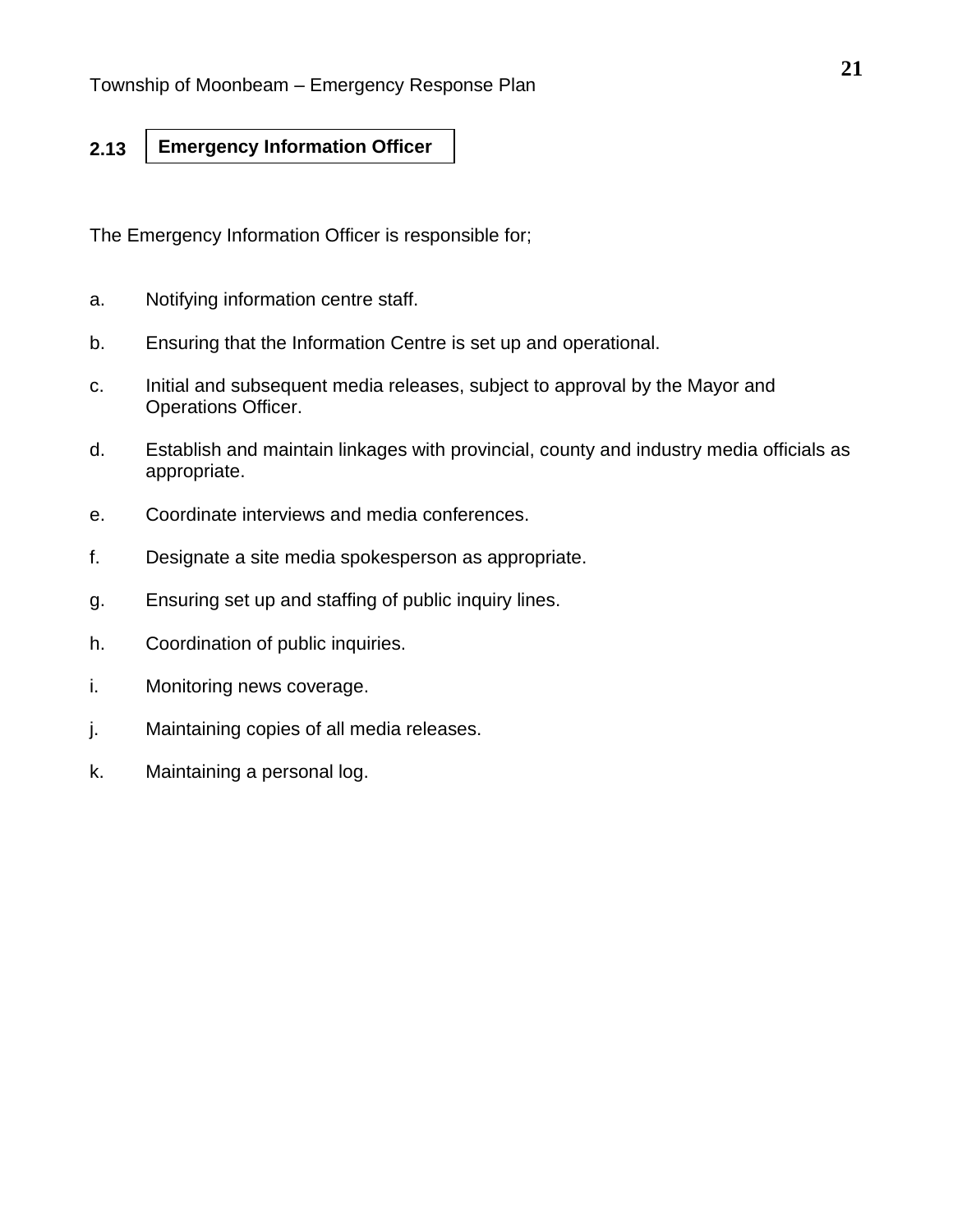# **Part 3 Emergency Support**

#### **3.0 Administrative Assistant(s)**

The Administrative Assistant(s) is/are responsible for:

- a. Assisting the Clerk-Treasurer and/or CEMC, as required.
- b. Ensuring all important decisions made and actions taken by the Community Control Group are recorded.
- c. Ensuring that maps and status boards are kept up to date.
- d. Notifying any additional support staff required to assist.
- e. Arranging for printing of material, as required;
- f. Coordinating the provision of clerical staff to assist in the Emergency Operations Centre, as required.
- g. Ensuring identification cards are issued to authorized Community Control Group members and Support Staff for access to Emergency Operations Centre.
- h. Other duties as assigned by the Clerk-Treasurer and/or CEMC.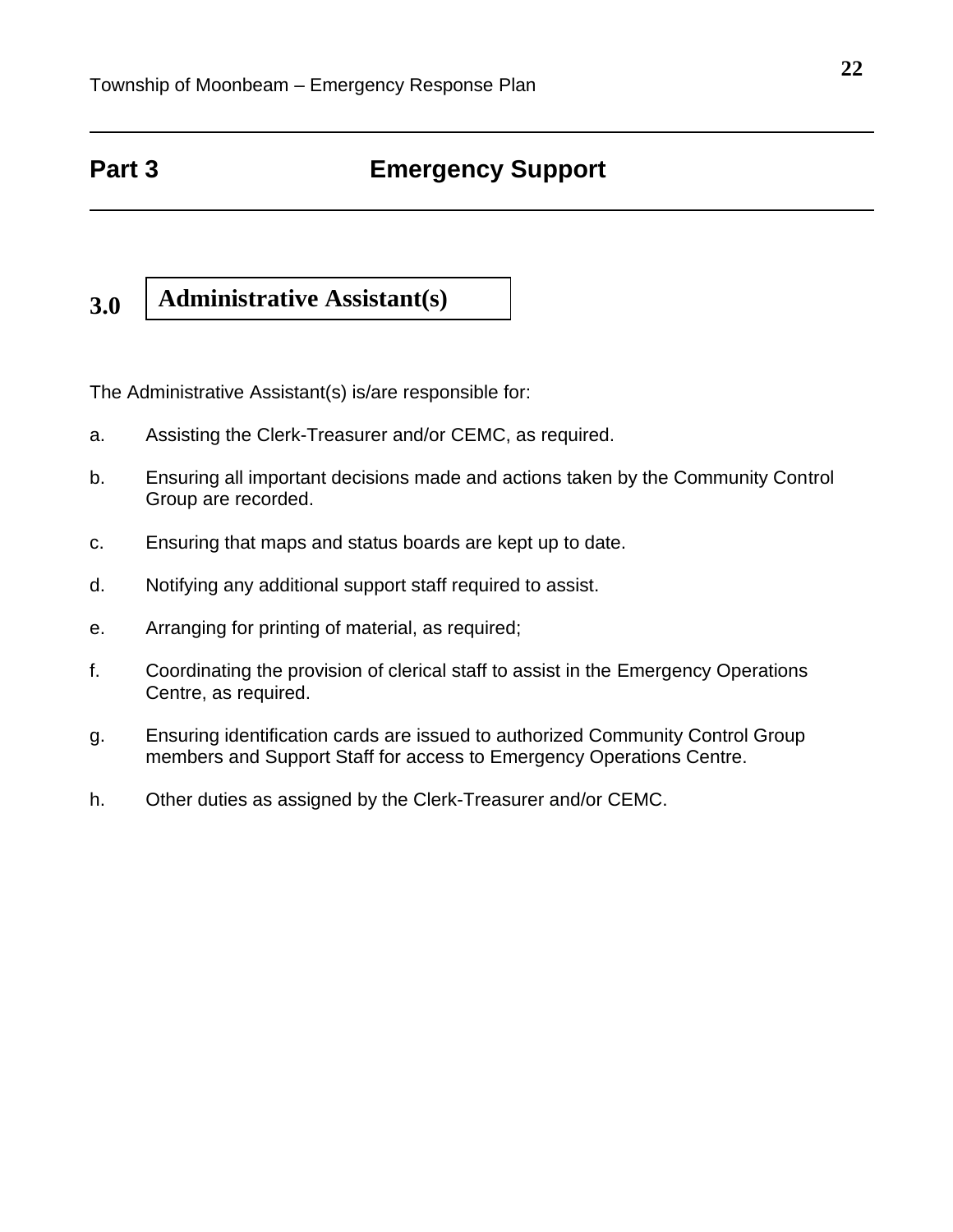#### **3.1 Canadian Red Cross - Responsibilities**

The representative of the Canadian Red Cross is responsible for:

- a. Upon receiving notification, activating the local Red Cross Emergency Response Plan.
- b. Providing support to the emergency response.
- c. Providing registration and inquiry services if required.
- d. Assisting Ambulance personnel at first aid stations established at reception centres, on an as-need basis.
- e. Liaising with Regional Red Cross to access additional resources. i.e. Emergency Response Team.
- f. Establishing and maintaining contact with the Evacuation Coordinator in the Emergency Operations Centre to co-ordinate activities.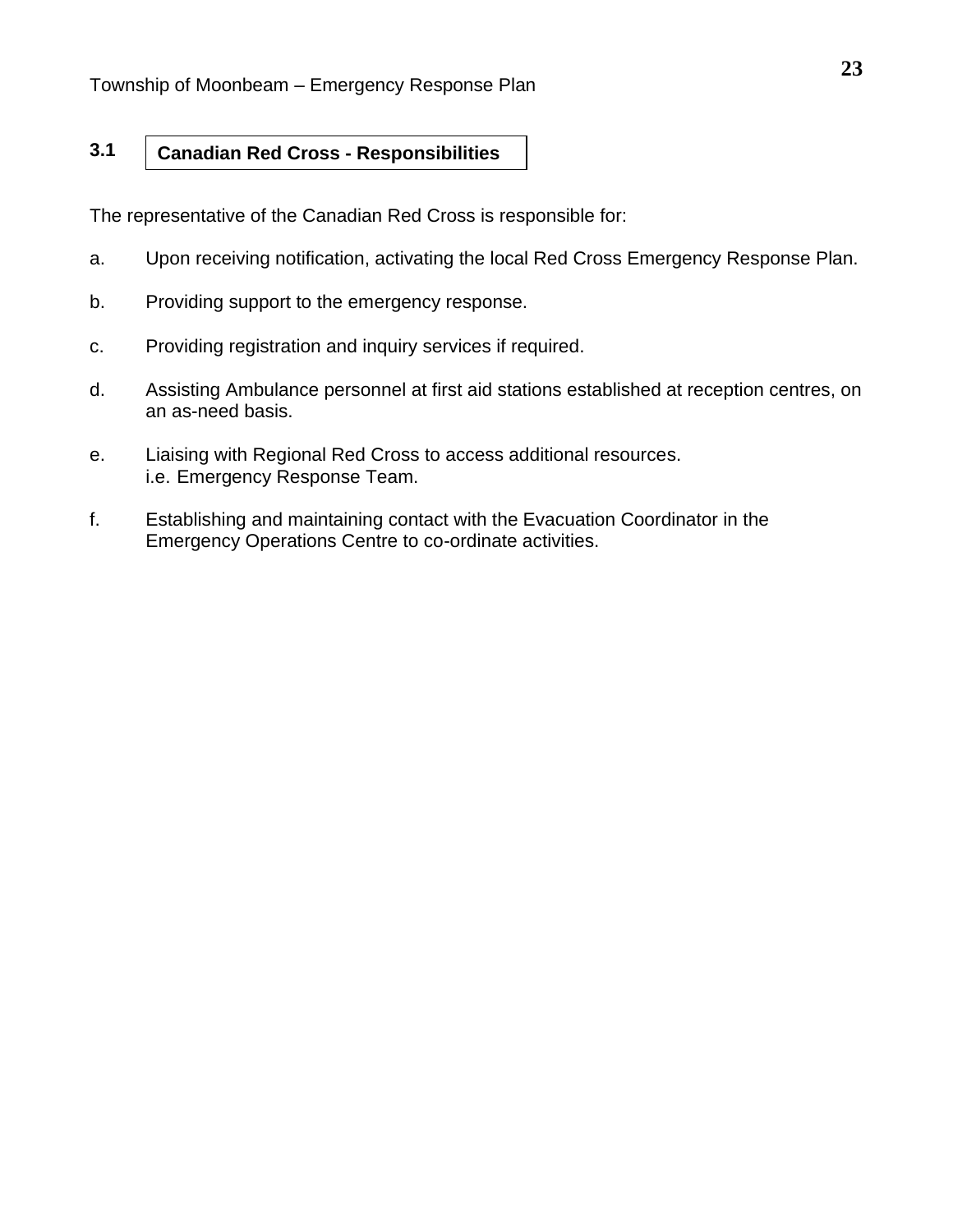#### **3.2 Clergy Responsibilities**

The local Clergy representative is responsible for:

- a. Providing for multi-denominational religious observances.
- b. Establishing visitations to evacuees in evacuation centres on a scheduled basis.
- c. Providing guidance to the Community Control Group regarding matters of a religious nature.
- d. Providing advice regarding care of the deceased in areas that relate to religious observances.
- e. Liaising with Evacuation Coordinator regarding the use of churches and related facilities for reception and evacuation centres.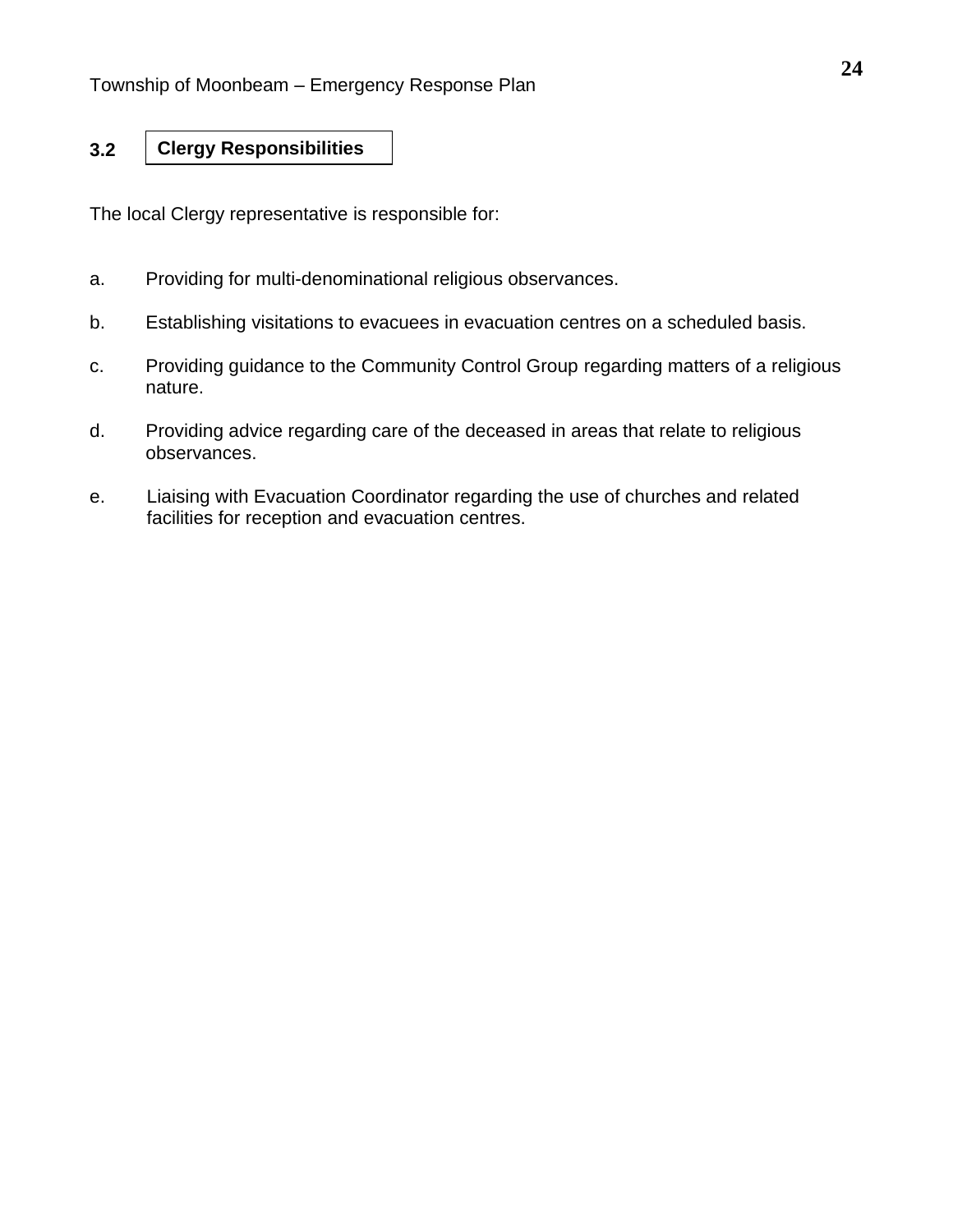#### **3.3 Board of Education - Responsibilities**

The local Board of Education representative is responsible for:

- a. Providing schools for reception centres as required and/or applicable.
- b. Providing schools for evacuation centres, as required and/or applicable.
- d. Providing liaison with the Evacuation Coordinator and the Community Control Group.